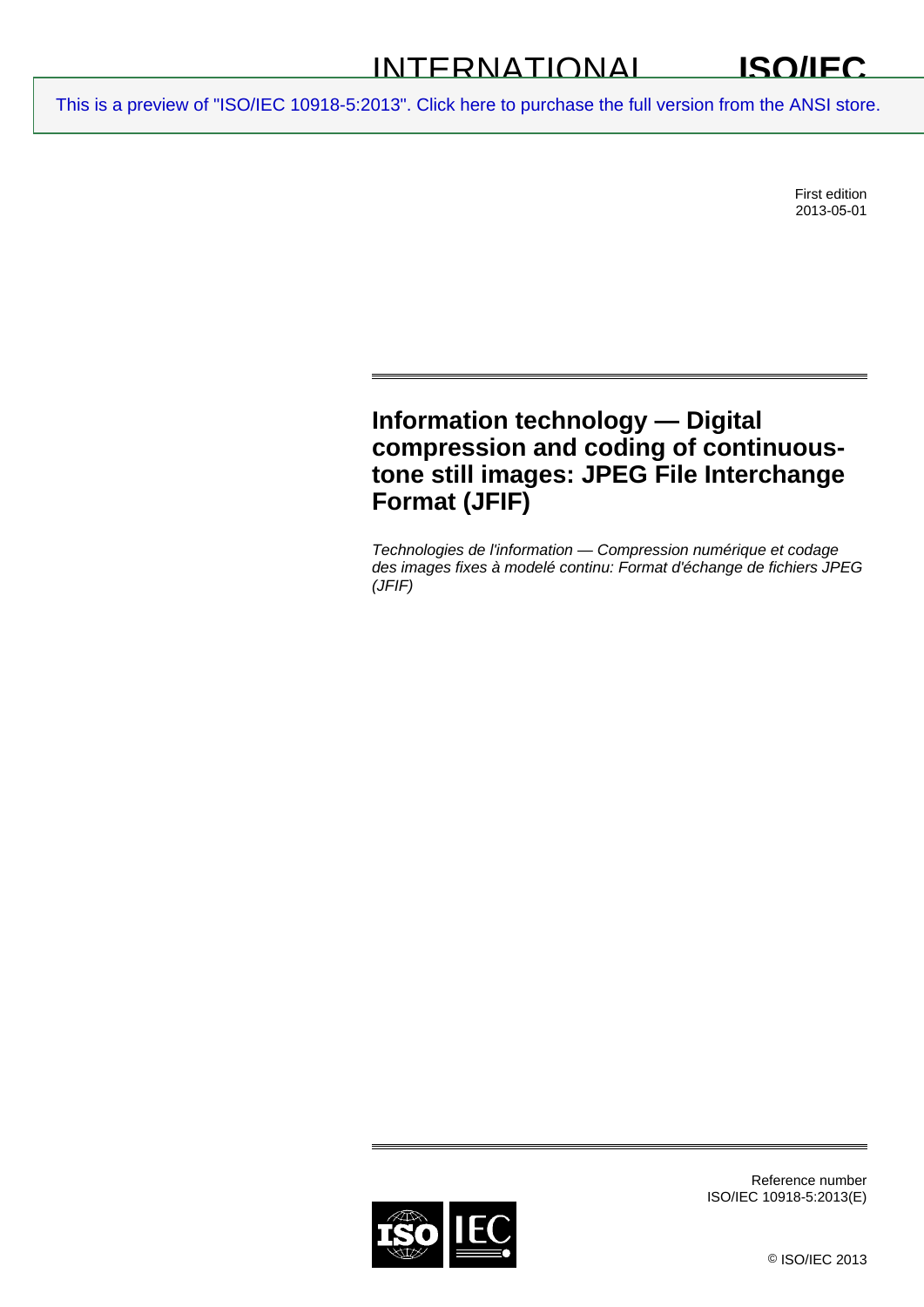[This is a preview of "ISO/IEC 10918-5:2013". Click here to purchase the full version from the ANSI store.](http://webstore.ansi.org/RecordDetail.aspx?sku=ISO%2FIEC%2010918-5:2013&source=preview)



#### © ISO/IEC 2013

All rights reserved. Unless otherwise specified, no part of this publication may be reproduced or utilized otherwise in any form or by any means, electronic or mechanical, including photocopying, or posting on the internet or an intranet, without prior written permission. Permission can be requested from either ISO at the address below or ISO's member body in the country of the requester.

ISO copyright office Case postale 56 · CH-1211 Geneva 20 Tel. + 41 22 749 01 11 Fax + 41 22 749 09 47 E-mail copyright@iso.org Web www.iso.org

Published in Switzerland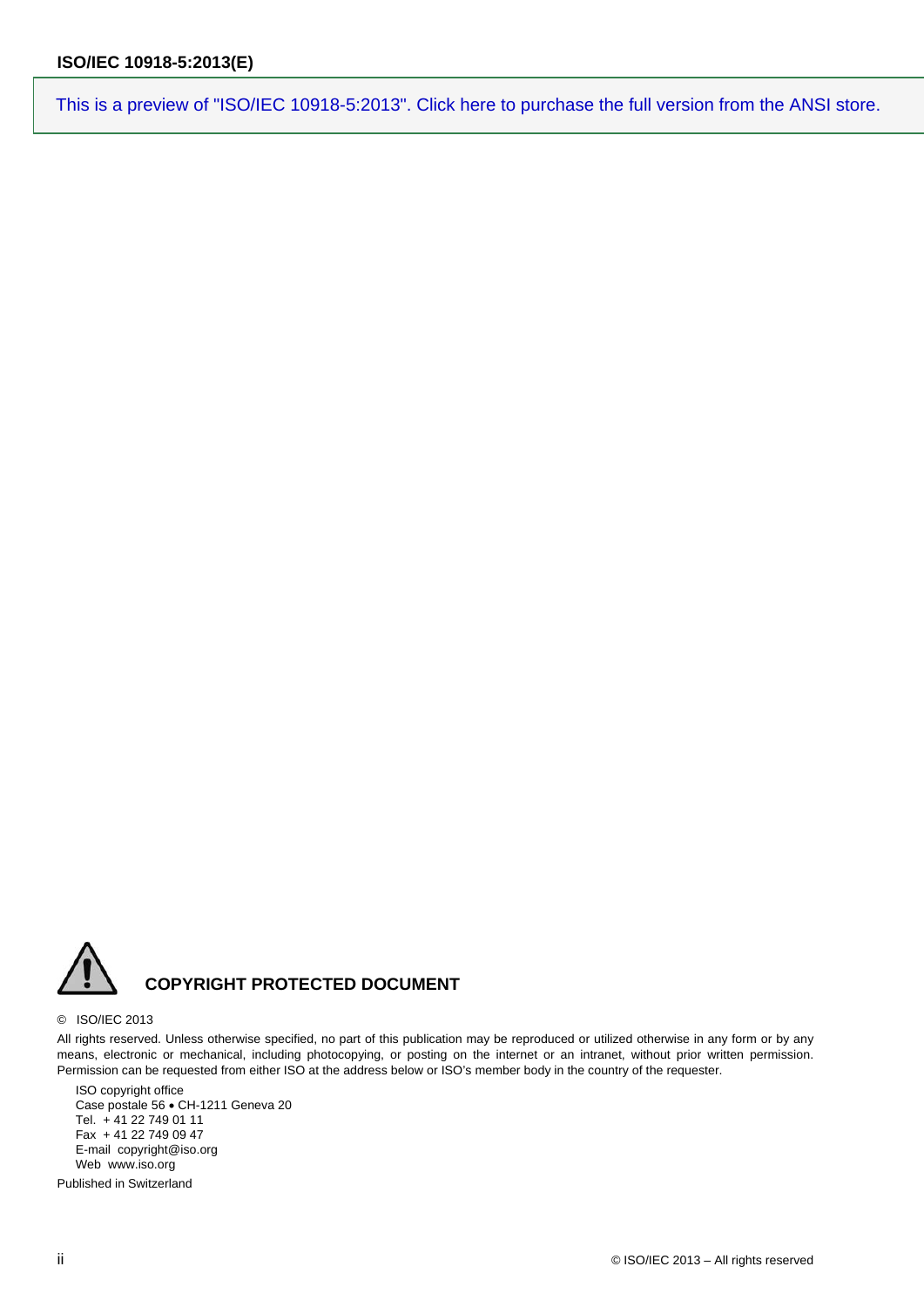[This is a preview of "ISO/IEC 10918-5:2013". Click here to purchase the full version from the ANSI store.](http://webstore.ansi.org/RecordDetail.aspx?sku=ISO%2FIEC%2010918-5:2013&source=preview)

## **Foreword**

ISO (the International Organization for Standardization) and IEC (the International Electrotechnical Commission) form the specialized system for worldwide standardization. National bodies that are members of ISO or IEC participate in the development of International Standards through technical committees established by the respective organization to deal with particular fields of technical activity. ISO and IEC technical committees collaborate in fields of mutual interest. Other international organizations, governmental and non-governmental, in liaison with ISO and IEC, also take part in the work. In the field of information technology, ISO and IEC have established a joint technical committee, ISO/IEC JTC 1.

International Standards are drafted in accordance with the rules given in the ISO/IEC Directives, Part 2.

The main task of the joint technical committee is to prepare International Standards. Draft International Standards adopted by the joint technical committee are circulated to national bodies for voting. Publication as an International Standard requires approval by at least 75 % of the national bodies casting a vote.

Attention is drawn to the possibility that some of the elements of this document may be the subject of patent rights. ISO and IEC shall not be held responsible for identifying any or all such patent rights.

ISO/IEC 10918-5 was prepared by Joint Technical Committee ISO/IEC JTC 1, *Information technology*, Subcommittee SC 29, *Coding of audio, picture, multimedia and hypermedia information*, in collaboration with ITU-T. The identical text is published as Rec. ITU-T T.871 (05/2011).

ISO/IEC 10918 consists of the following parts, under the general title *Information technology — Digital compression and coding of continuous-tone still images*:

- *Part 1: Requirements and guidelines*
- *Part 2: Compliance testing*
- *Part 3: Extensions*
- *Part 4: Registration of JPEG profiles, SPIFF profiles, SPIFF tags, SPIFF colour spaces, APPn markers, SPIFF compression types and Registration Authorities (REGAUT)*
- *Part 5: JPEG File Interchange Format (JFIF)*
- *Part 6: Application to printing systems*